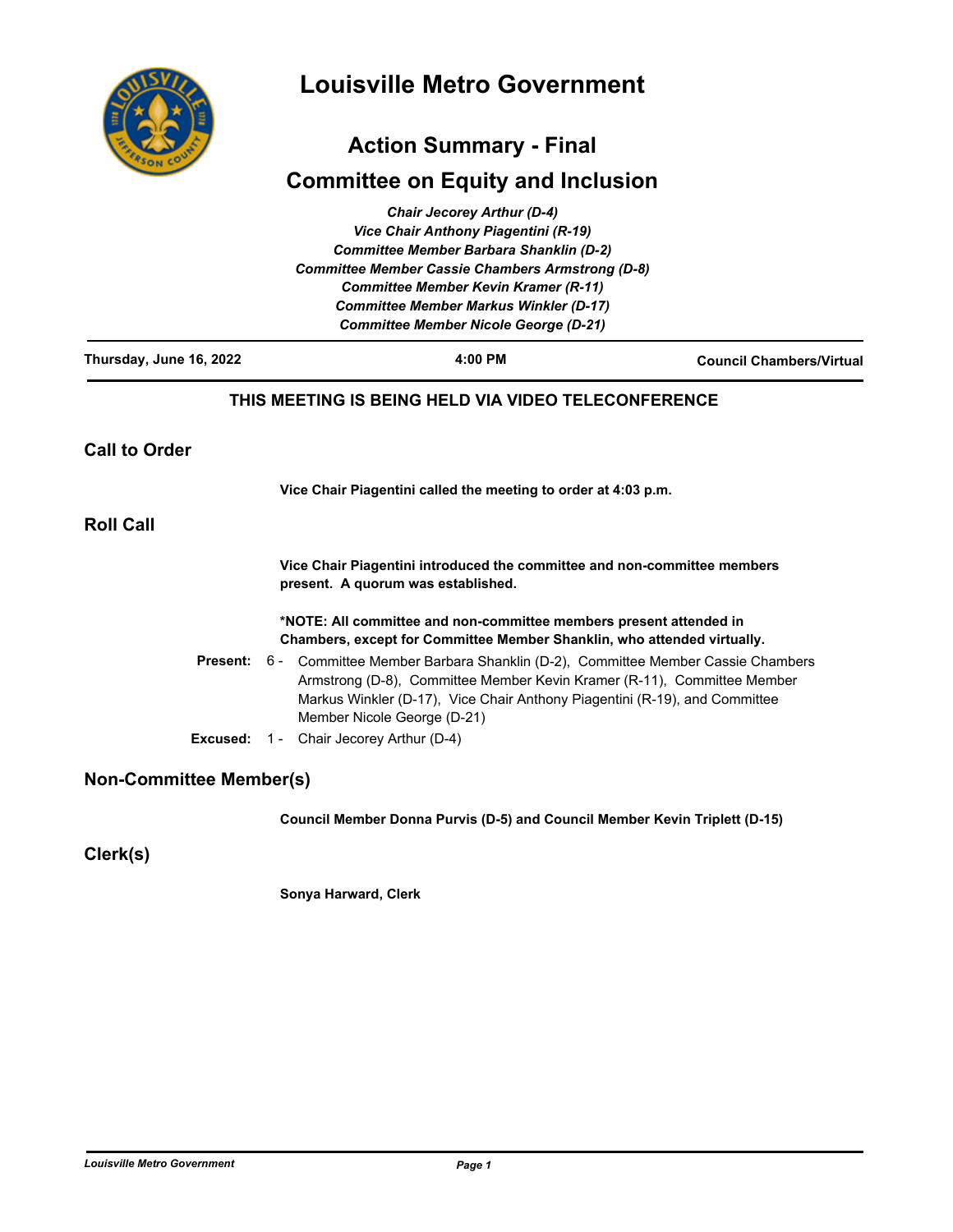#### **Special Discussion**

#### **1.** [ID 22-0836](http://louisville.legistar.com/gateway.aspx?m=l&id=/matter.aspx?key=60784)

#### **A Path Forward Update - Sadiqa Reynolds, Esq., Louisville Urban League**

#### *Attachments:* [A Path Forward Update to Metro Council.pdf](http://louisville.legistar.com/gateway.aspx?M=F&ID=b0e60e40-0f89-45db-b160-2c46fc850c60.pdf)

**Sadiqa Reynolds, Louisville Urban League, gave a presentation (attached hereto), and introduced Jo'cari Beattie.**

**The following also spoke to this item:**

- **Vice Chair Piagentini**
- **Committee Member Kramer**
- **Committee Member Chambers Armstrong**
- **Committee Member Winkler**
- **Council Member Purvis**

**The following was discussed:**

**- There were several questions regarding the Black Community Fund, the West End Opportunity Partnership/Tax Increment Funding (TIF) proposal, and the Louisville Urban League's involvement with both.**

**- There were several questions regarding the Louisville Urban League's concept of gentrification and sustainability efforts.**

**- The Louisville Urban League is currently working with an economist to locate and compare a peer city that has utilized a Tax Increment Funding (TIF) in the black community.**

**- There was a discussion regarding concerns within the black community in regard to the West End Tax Increment Funding (TIF) proposal.**

**- There were several questions regarding the Louisville Urban League's perspective on charter schools to further educational opportunities.**

**- There was a discussion regarding Title I funding and "No Child Left Behind," as charter schools are ineligible for federal funding.**

**- There was a discussion regarding the student education gap in the black community and shortfalls in technology and broadband.**

**- There were several questions regarding the West End School.**

**- There were several questions regarding whether supporting the West End School or similar schools was supporting/promoting racism.**

**- There was a discussion regarding how the West End School, W. E. B. Dubois Academy, and the Grace M. James Academy of Excellence, were created as a response to racism.**

**- There was a discussion regarding how removing monies from the public school system for charter schools could negatively impact black and brown students.**

**- There were several questions regarding efforts to combat rising eviction rates within Louisville Metro and how the Metro Council could be a partner in the efforts of the Louisville Urban League.**

**- There was a discussion regarding expanding affordable housing across every zip code within Louisville Metro.**

**- There were several questions regarding the Louisville Urban League's perspective on early learning and childcare.**

**- There was a discussion regarding childcare access and removing barriers.**